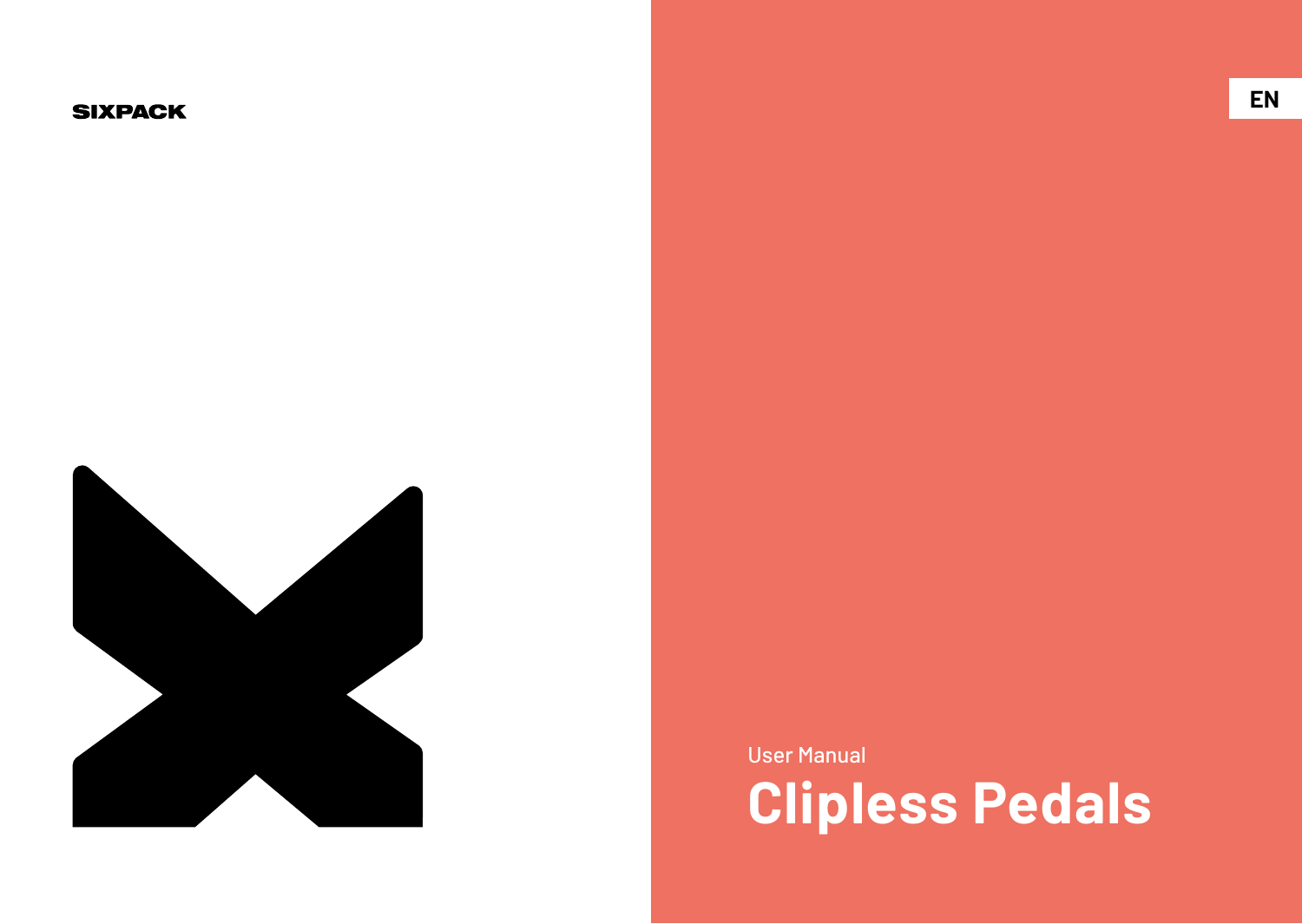# **Content**

 $\blacktriangleright$ 

| Intended use                    | 6  |
|---------------------------------|----|
| <b>Compatibility</b>            | 7  |
| Guarantee / Crash Replacement   | 7  |
| <b>Mounting the pedals</b>      | 8  |
| Adjusting the release force     | 10 |
| Mounting the cleats on the shoe | 12 |
| Using the pedals                | 13 |
| <b>Care and maintenance</b>     | 15 |
|                                 |    |

 $\circledcirc$ 

 $\mathbb{R}$ 

 $\boxtimes$ 

 $\pi$ 

. D

THE

D)

 $\hat{\mathcal{L}}$ 

 $\begin{picture}(20,20) \put(0,0){\line(1,0){10}} \put(15,0){\line(1,0){10}} \put(15,0){\line(1,0){10}} \put(15,0){\line(1,0){10}} \put(15,0){\line(1,0){10}} \put(15,0){\line(1,0){10}} \put(15,0){\line(1,0){10}} \put(15,0){\line(1,0){10}} \put(15,0){\line(1,0){10}} \put(15,0){\line(1,0){10}} \put(15,0){\line(1,0){10}} \put(15,0){\line(1$ 

 $\left( 1\right)$ 

 $\epsilon$ 

Ó

 $\bigotimes$ yer<br>D

 $\frac{1}{\sqrt{2}}$ 

THE

C<br>C

 $\textcircled{1}$ 

**Comment** 

C

 $\overline{\mathscr{P}}$  $\left(\frac{1}{\sqrt{2}}\right)$ 

 $\textcircled{1}$ 

 $\textcircled{1}$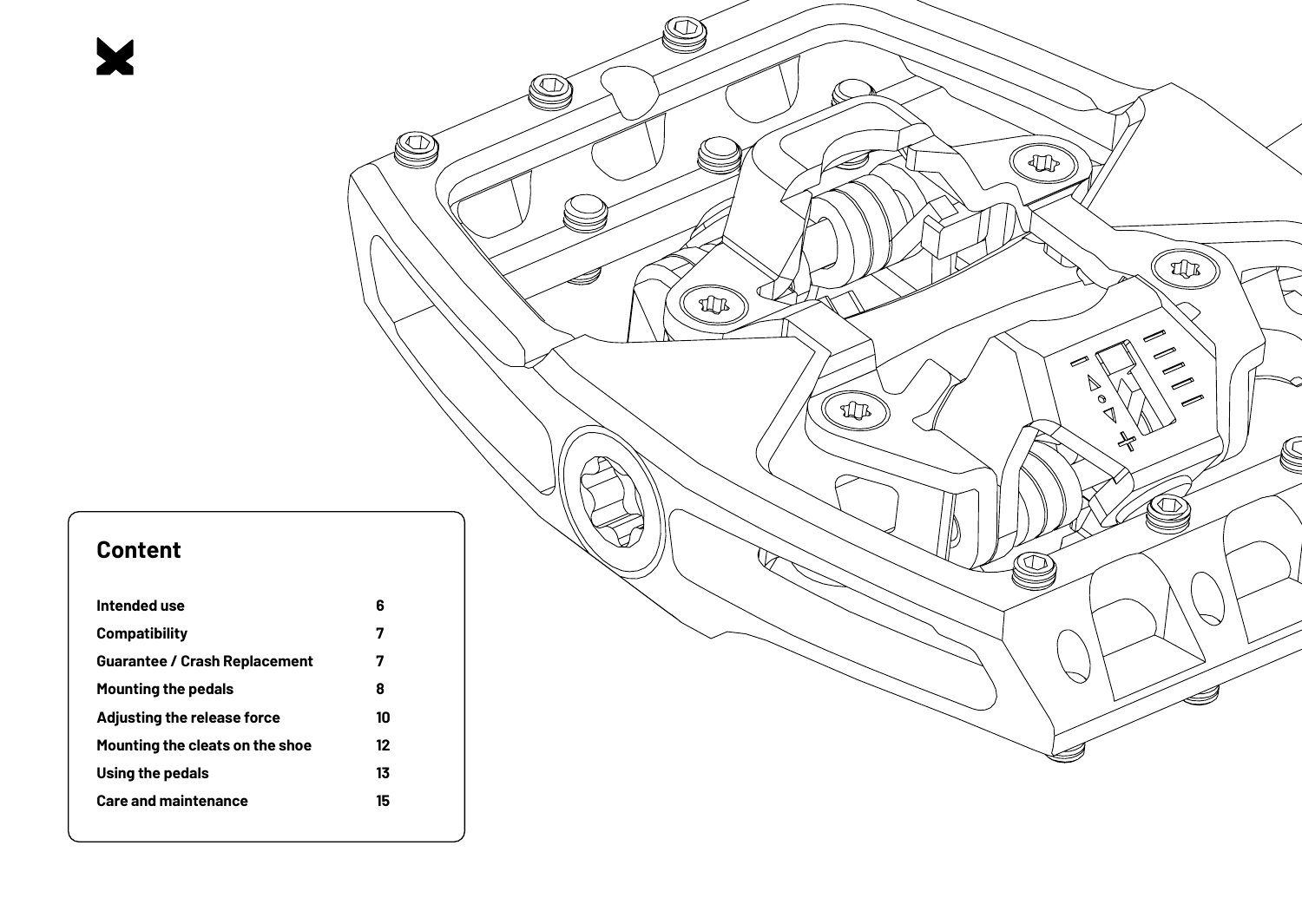### **Intended use**

Sixpack components are designed for the following categories according to ASTM F2043:

- VERTIC and MENACE: **Category 4**
- MILLENIUM and KAMIKAZE: **Category 5**

#### **Category 4: Use in rough terrain and jumps up to 122 cm**

Category 4 includes the use of bikes and their components under the conditions of categories 1, 2 and 3 as well as in very rough and partially blocked terrain with steeper sections and higher speeds. Regular, moderate jumps pose no problem for experienced riders when using these bikes. Extended and regular use in bike parks and when tackling "North Shore" sections should be avoided. Due to increased stresses, these bikes should be checked for damage after every ride. Full suspension bikes with mid-level travel are typical in this category.

#### **Category 5: Extreme use (downhill, freeride, dirt)**

Category 5 includes the use of bikes and their components under the conditions of categories 1, 2, 3 and 4 as well as in demanding, heavily blocked and extremely steep terrain, which can only be mastered by technically experienced and very well trained riders. In this category, big jumps are to be expected as well as intensive use in bike parks or on downhill tracks. With these bikes it is essential to ensure that after each ride an intensive check for possible damage is carried out. Pre-damages can lead to failure even if further stresses are significantly lower. A regular replacement of safety-relevant components should also be considered. Wearing appropriate protective gear is absolutely essential. Long travel full-suspension bikes but also dirt bikes characterize this category.

# **Compatibility**

Your pedals are compatible with all state-of-the-art mountain bike cranks with 9/16" x 20 L or R threads. Please note that the left pedal has a left-hand thread and the right pedal has a right-hand thread. For this reason, the pedals must not be interchanged!



# **Guarantee / Crash Replacement**

The statutory warranty applies to all components. If damage occurs outside the warranty, contact us and we will try to find an individual solution.



#### **Assembly video**

Scan the code and watch the video.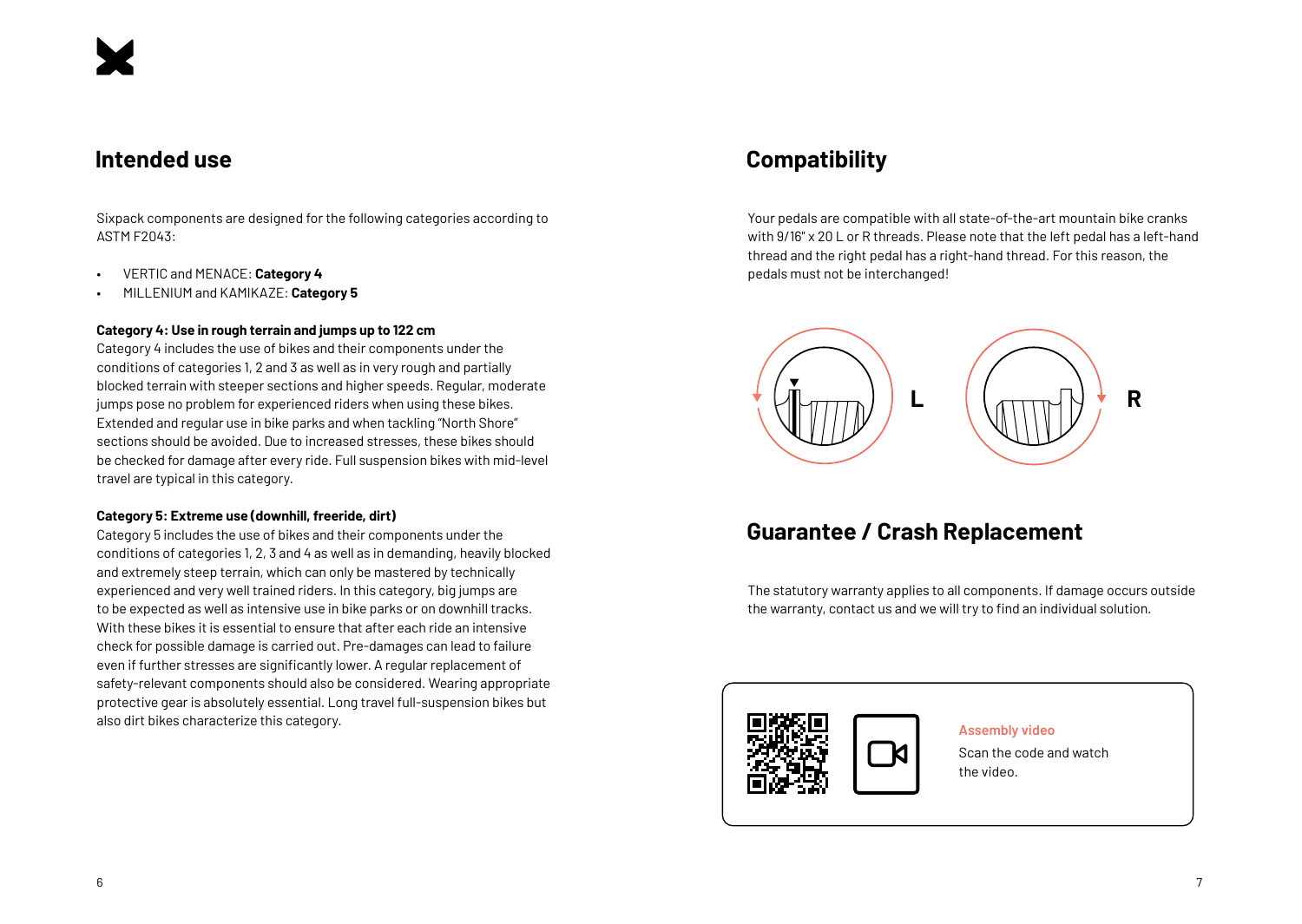### **Montage der Pedale**

# **DANGER**

# **Danger of accident due to incorrectly**

- Before assembly, check the crank manufacturer's instruction manual for specific information. Some manufacturers specify the use of washers or limit the maximum tightening torque.
- The left pedal has a left-hand thread, the right pedal has a righthand thread. The left mounting side is marked with a groove on the pedal axle.

- Refer to the crank manufacturer's instructions and check them for specific provisions.
- **2** Clean the threads of the crank and the pedals and grease them slightly.
- **3** Screw the right pedal clockwise by hand into the crank thread.
- **4** Screw the left pedal counterclockwise by hand into the crank thread.

**5**

Tighten both pedals with an 8 mm hex key to the torque specified by the crank manufacturer. If the crank manufacturer does not specify a torque, the pedals must be tightened to 37 to 42 Nm. Please note that some torque wrenches only work clockwise!





Check that the pedals are securely fastened. If you have any doubts or questions, you must seek the help of a trained bicycle mechanic or the Sixpack Service!

**1**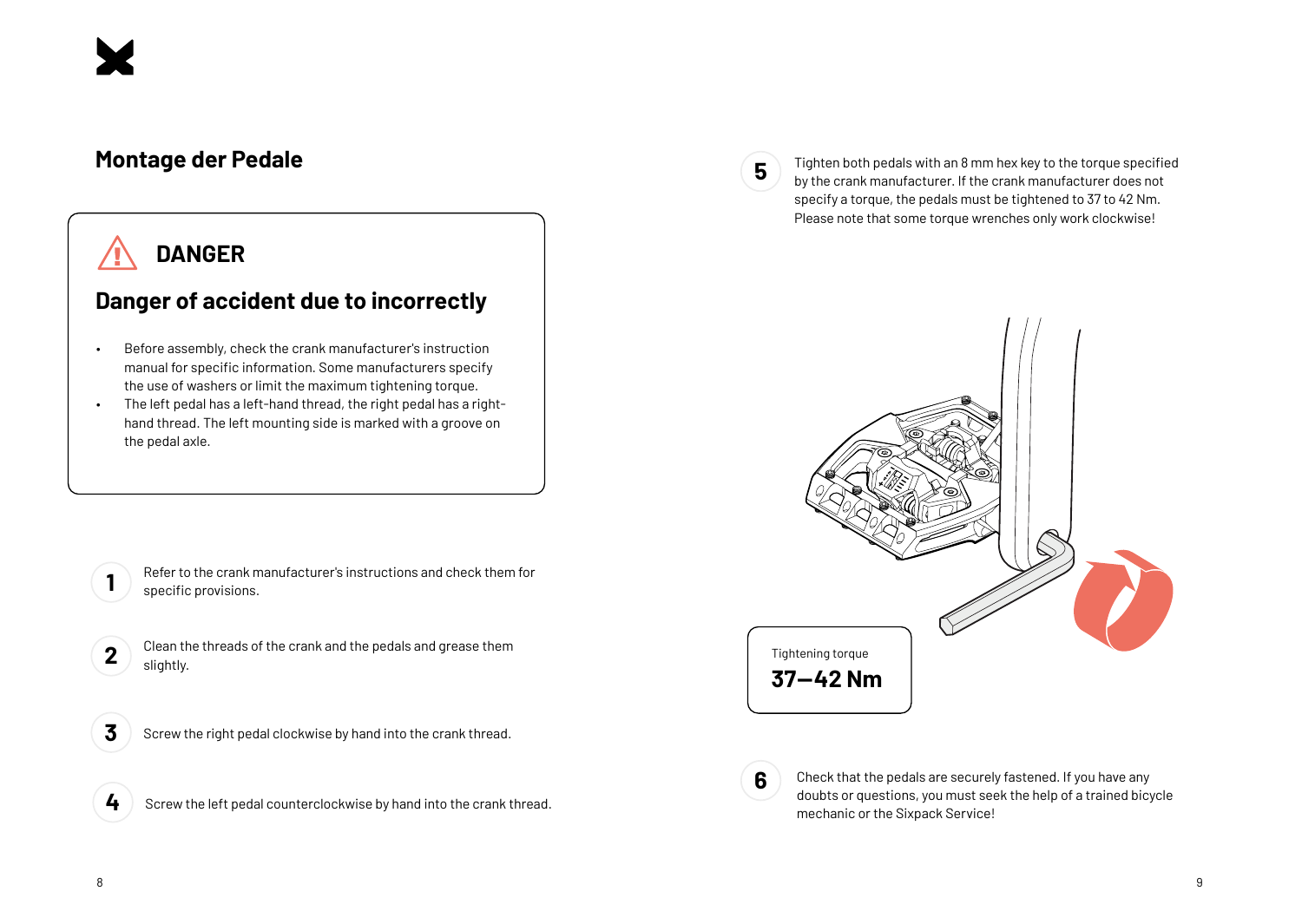# **Adjusting the release force**

The release force of the click system can be adjusted by turning the adjustment screw.

- Turning clockwise increases the release force.
- Turning counterclockwise decreases the release force.



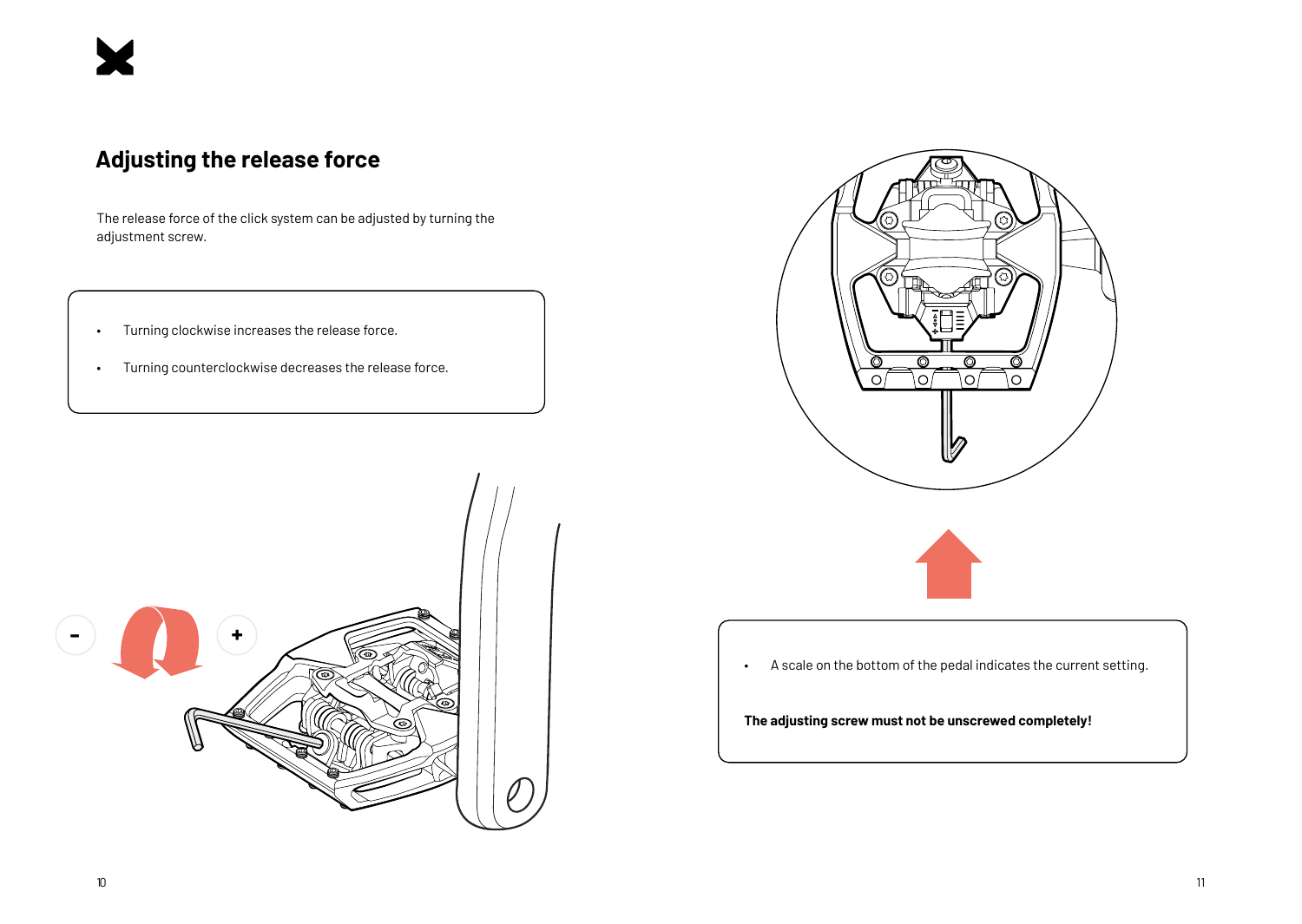

#### **Mounting the cleats on the shoe**

**2** Place the cleat on the sole of the shoe.

**3** Place the shim on the cleat.

**4** Screw the fixing screws through the shim and the cleat into the counter plate.

**1** For shoes without integrated plates, remove the insole from the shoe and attach the plate to the mounting holes as shown.

**5** Tighten the fixing screws to a torque of 5 to 6 Nm using a 4 mm hex key.

## **Using the pedals**



# **Risk of accident due to use of the pedals on public roads!**

- Sixpack pedals must not be used on public roads during twilight, darkness or when visibility conditions otherwise require it. For use in Germany's public road traffic, the pedals must be equipped with yellow reflectors acting to the front and rear.
- There may be different regulations for your country.
- If you have any doubts or questions, you must seek the help of a trained bicycle mechanic or the Sixpack Service!werden.